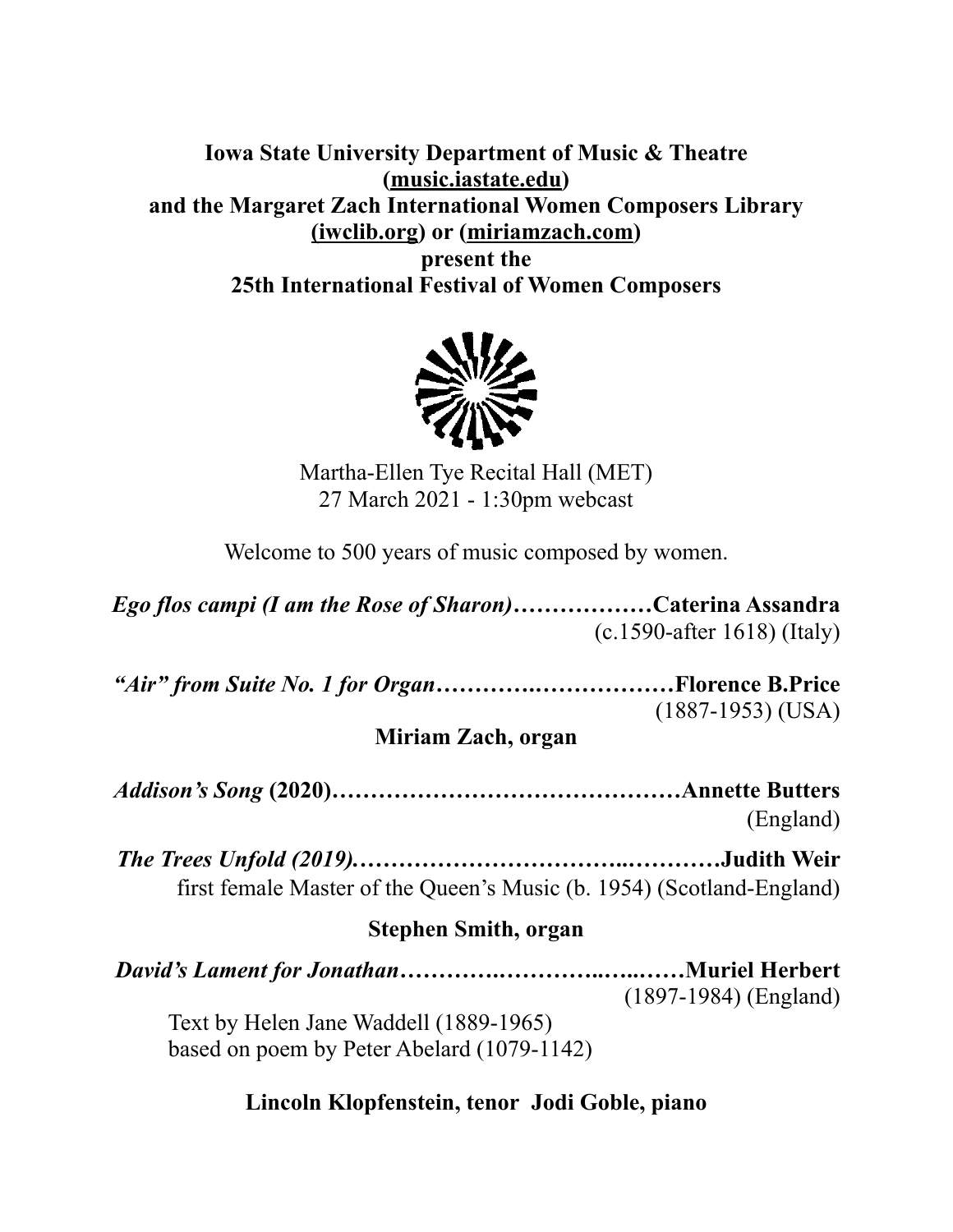**Dance:** *Beaulté (Beauty)***………….…….……………Marie de Bourgogne**  (1457-1482) (Belgium) **Miriam Zach, organ** Stephen Smith, bellows with **Orgelkids**  $USA = 2-rank positive pipe organ (only one in Iowa)$ from Central Iowa American Guild of Organists ([ciaago.org](http://ciaago.org)) PRE-RECORDED **"Recovery" & "Final Questions" from** *Such A Thing Again (2020)….*  Texts by Melanie Faith **……Jodi Goble** (USA) **Chad Sonka, baritone Jodi Goble, piano**  *Sonata for Violin and Piano, opus 34 (1896)***…….……Amy Cheney Beach**  (1867-1944) (USA) I Allegro moderato II Scherzo: molto vivace III Largo con dolore IV Allegro con fuoco **Jonathan Sturm, violin Michael Banwarth, piano**  *The County Mayo (1949)……….……………..………………***Joan Trimble**  (1915-2000) (Ireland) The County Mayo Peggy Mitchell Inis Fál In the Poppy Field **Nolan Brown, baritone Jodi Goble, piano Miriam Zach, piano**  *Sonata for Viola and Piano (1919)***…………………………Rebecca Clarke**  (1886-1979) (England - USA) I Impetuoso II Vivace III-IV Adagio—Agitato **Jonathan Sturm, viola Michael Banwarth, piano**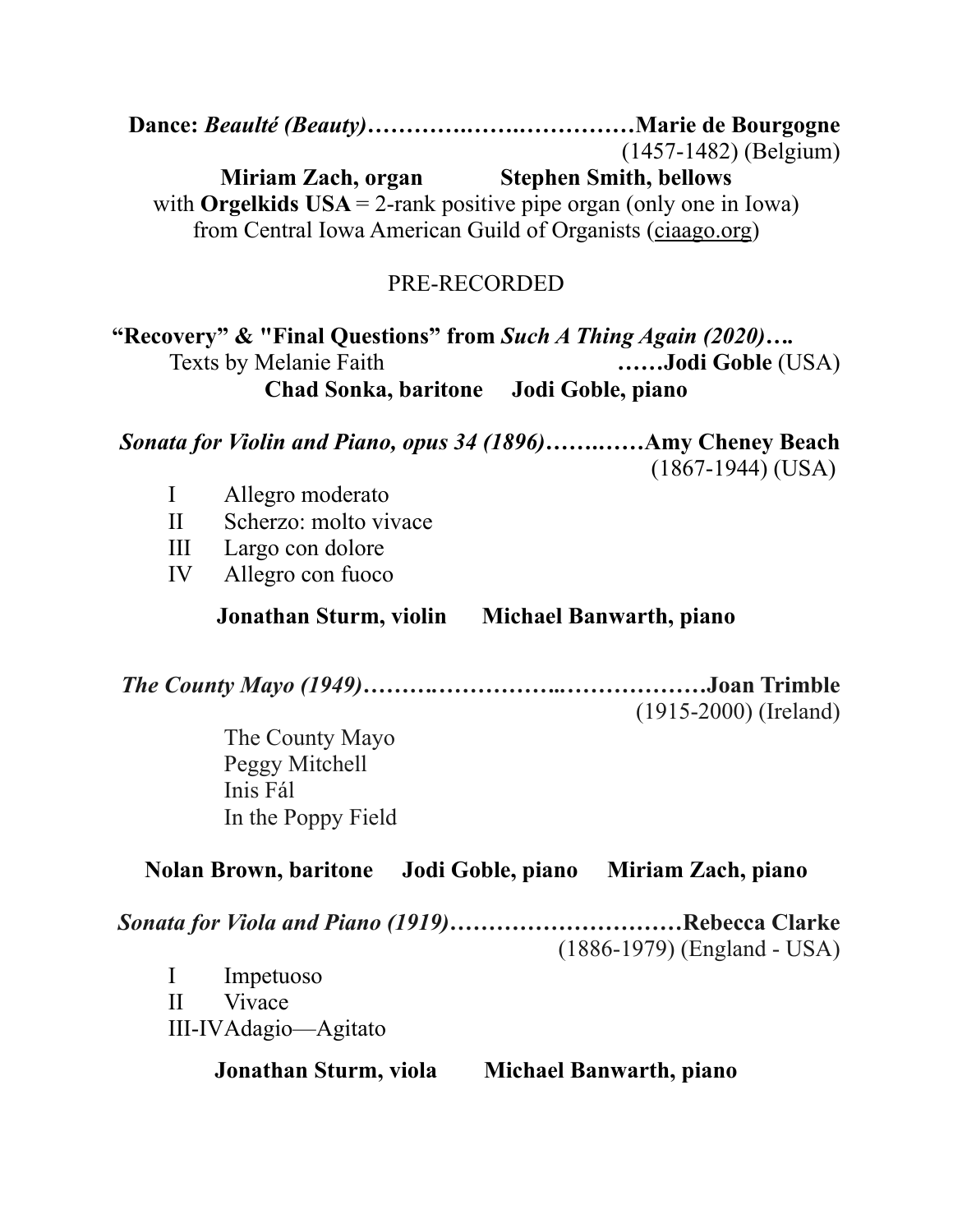### **ABOUT THE COMPOSERS AND COMPOSITIONS**

**Caterina Assandra** (c. 1590 - after 1618) was an Italian composer of motets and organ works, organist, and Benedictine nun in the convent of Saint Agata in Lomello in northern Italy. Her *Ego flow campi* (I am the Rose of Sharon) is in *Organ Music By Women Composers Before 1800,* edited by Calvert Johnson. The lovely flower Rose of Sharon attracts hummingbirds.

**Florence B. Price,** African-American organist and teacher from Little Rock, Arkansas, studied in Chicago and at the New England Conservatory in Boston. She composed chamber, orchestral, solo vocal, and keyboard music, e.g. *Suite No. 1 for Organ,* and arrangements of spirituals.

**Annette Butters** is Director of Music at St. Mary's Parish Church, Barnard Castle, County Durham, England. She writes, " 'Addison' is a traditional local name to Teesdale. The music, with folk elements and constant movement strives to recreate the gentle rolling of the hills, the peace found in nature's beauty and the passing on of the name from past to future generations."

**Judith Weir** (b. 1954), first female Master of the Queen's music (2014), was born into a Scottish family, grew up near London and studied at Cambridge University. She created several operas and orchestral works while resident composer with the City of Birmingham Symphony Orchestra in the 1990s. She writes about *The Trees Unfold,* "I originally expected that this short piece for 2-manual organ would be an abstract construction in which a short grid of chords would expand into an eventual large mass of sound via regular multiplications. But, composing the music during a short, sudden spring following a long cold winter, I couldn't help comparing my process with the way buds were suddenly appearing on the trees, swelling into leaf and soon forming a thick green canopy."

**Muriel Herbert** (1897-1984), 20th-century British composer from a musical family, wrote primarily for solo voice and piano setting texts by English and Irish poets. She studied at the Royal College of Music in London with Irish composer Charles Stanford (1852-1924) before marrying French academic Émile Delavenay. Although she received an honorary A.R.C.M. diploma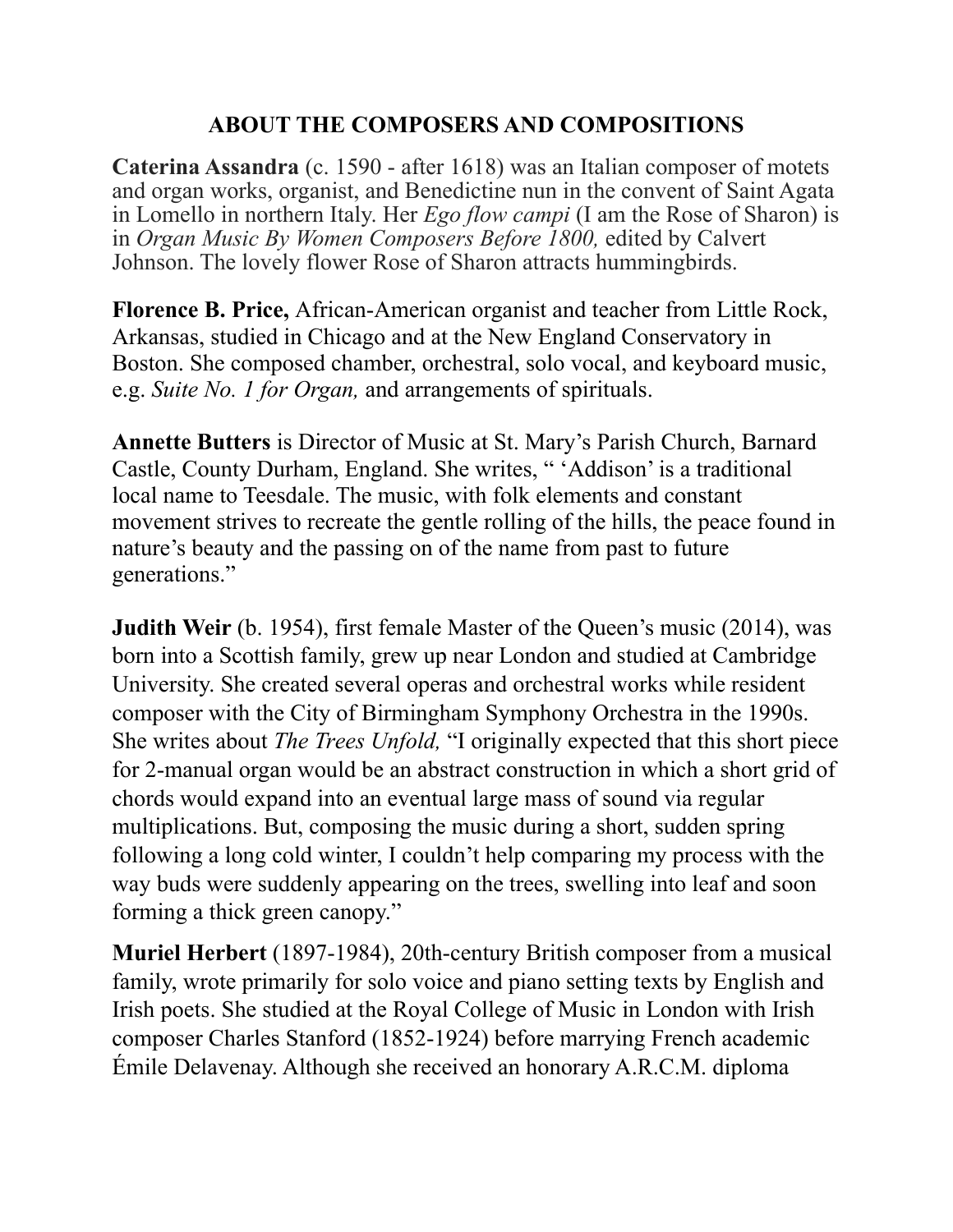from the Royal College and there have been occasional broadcasts of her vocal music by the BBC, we have yet to hear much of her music.

**Marie de Bourgogne** (1457 – 27 March 1482), Duchess of Burgundy, reigned over the Burgundian State, now mainly in France and the Low Countries, from 1477 until her death in a riding accident 539 years ago today.

**Jodi Goble,** American composer, vocal coach/collaborative piano accompanist faculty of the Iowa State University Department of Music and Theatre, performs extensively. She plays for the Iowa Metropolitan Opera auditions, and with Simon Estes' "Roots and Wings." An accomplished composer of song cycles, she writes text-based, character-driven works that have been performed across the United States and internationally. Her work is published in two volumes of song anthologies by NewMusicShelf, and featured on National Public Radio. Until 2009, Goble was a member of the voice faculty at Boston University's College of Fine Arts, senior vocal coach and Coordinator of Opera Programs for the Boston University Tanglewood Institute, and primary rehearsal pianist of the Boston Symphony Orchestra's Tanglewood Festival Chorus. Now Associate Teaching Professor in Voice at Iowa State University and recipient of the ISU Early Achievement in Teaching Award, Goble collaborates regularly in recital with Simon Estes and Chad Sonka, and is the pianist and artistic director for the Simon Estes Young Artist Concert Series. She is the official pianist of the Metropolitan Opera National Council Auditions in Iowa. Goble holds bachelor's degrees in violin and piano performance from Olivet Nazarene University and a M.M. in collaborative piano and chamber music from Ball State University. For more information visit [www.jodigoble.com/biography](http://www.jodigoble.com/biography)

**Amy Beach** (1867-1944) held pride of place during her life as the "grand dame" of American classical composition. She was the first American female composer to have a symphony performed by the Boston Symphony—it was her only symphony, subtitled "Gaelic." It received critical acclaim at its premiere and also recently as one of the great symphonies by an American composer. Amy Beach was also the first female to solo as a pianist with the Boston Symphony. Amy Beach's *Violin Sonata*, in four movements, heralds from the same year as her *"Gaelic" Symphony,* and is evidence of her desire to write in the great European romantic tradition of composers like Johannes Brahms,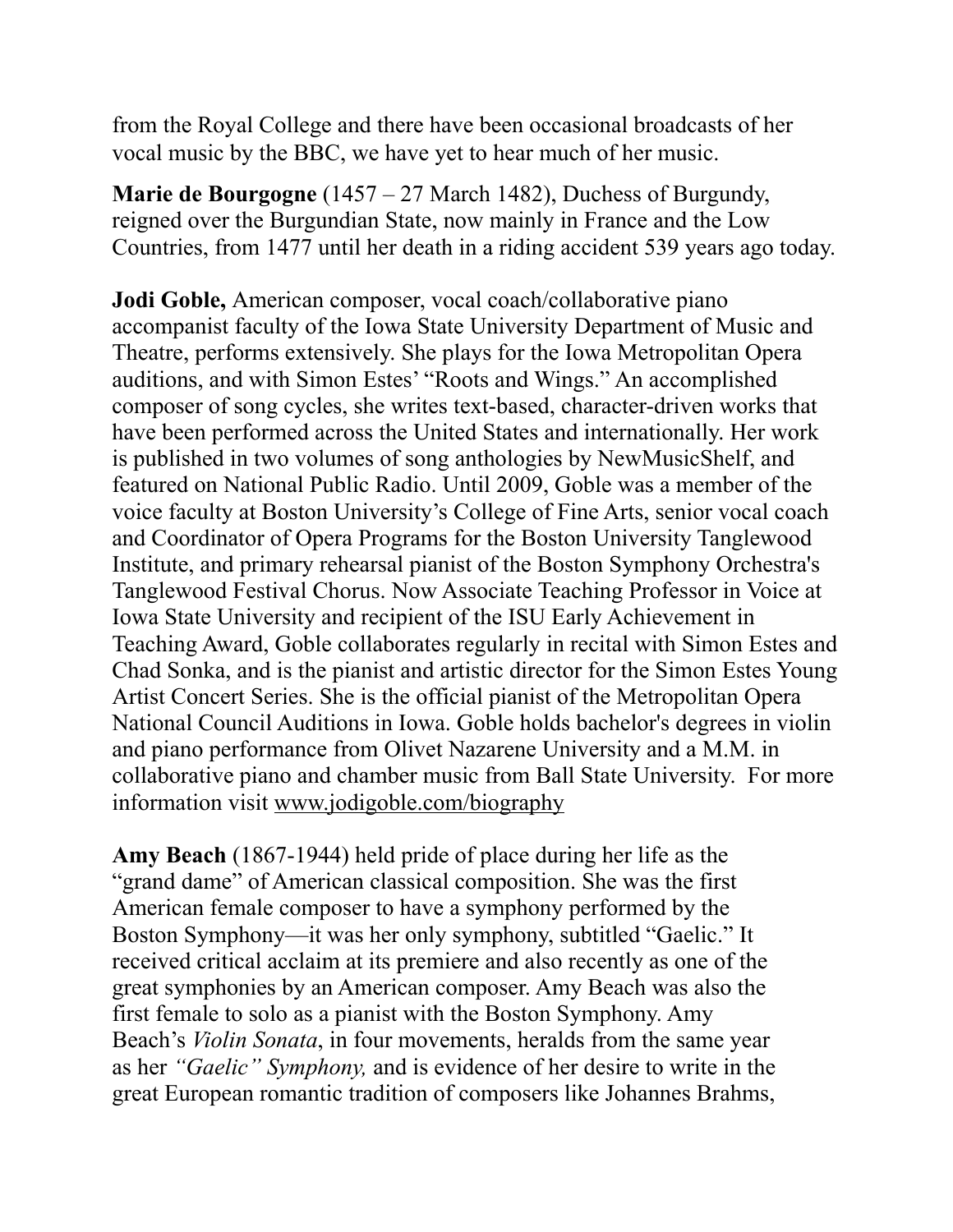Edvard Grieg, and Richard Strauss. It is a bold, powerful sonata with moments of concerto-like virtuosity for each instrument. Listeners may be particularly interested to note moments in the first movement reminiscent of Brahms' *Violin sonata in A major* and Grieg's piano concerto or, in the playful scherzo second movement, a central trio section in which the piano takes the melody against a violin pedal tone G (not unlike the second theme in Mendelssohn's violin concerto). The third movement projects a mournful mood from the beginning, yet builds upon an underlying angst to a dramatic climax before returning to reminisce upon its principal theme, first elegiacally, then concluding with a soft, angelic statement. The finale, beginning stridently, conjures contrasting ideas of romance—one assertive and dominant, the second gentle, yielding, before offering a fugue and concluding in the virtuoso style of its beginning.

**Joan Trimble** (1915-2000), a Northern Irish pianist and composer who admired Irish folk music, she was known for her 1957 television opera *Blind Raftery*. Born in Enniskillen (County Fermanagh, Ireland), she studied piano at the Royal Irish Academy of Music (RIAM), received a Bachelor of Music from Trinity College, Dublin, and studied at London's Royal College of Music with Herbert Howells (1892-1983) and Ralph Vaughan Williams (1872-1958). During World War II she and her pianist-sister Valerie played in Myra Hess' "lunchtime concerts" at the National Gallery to raise morale while concert halls were darkened at night for safety. Completed in 1949, *The County Mayo* was Trimble's only song cycle. A work for baritone and unusually two pianos, its poetry derived from the 1918 work *Reincarnations*  written by Irish poet and Republican James Stephens who reimagined the poems of historic Irish authors to capture Ireland's hunger for independence that was achieved in 1922. *The County Mayo* received critical acclaim at its premiere, and was radio-broadcast for the next two years. Listen for the jigging fiddles in the pianos, as well as ornamentation in the vocal lines.

**Rebecca Clarke** (1886-1979) was an esteemed violist for a substantial part of her life before retiring from public performance after moving from England to America and marrying. As a result, many of her compositions feature the viola and form one pillar among the best repertoire for this instrument. Her *Viola Sonata*, composed in 1919, begins unabashedly with one of the boldest openings in the viola literature. As the movements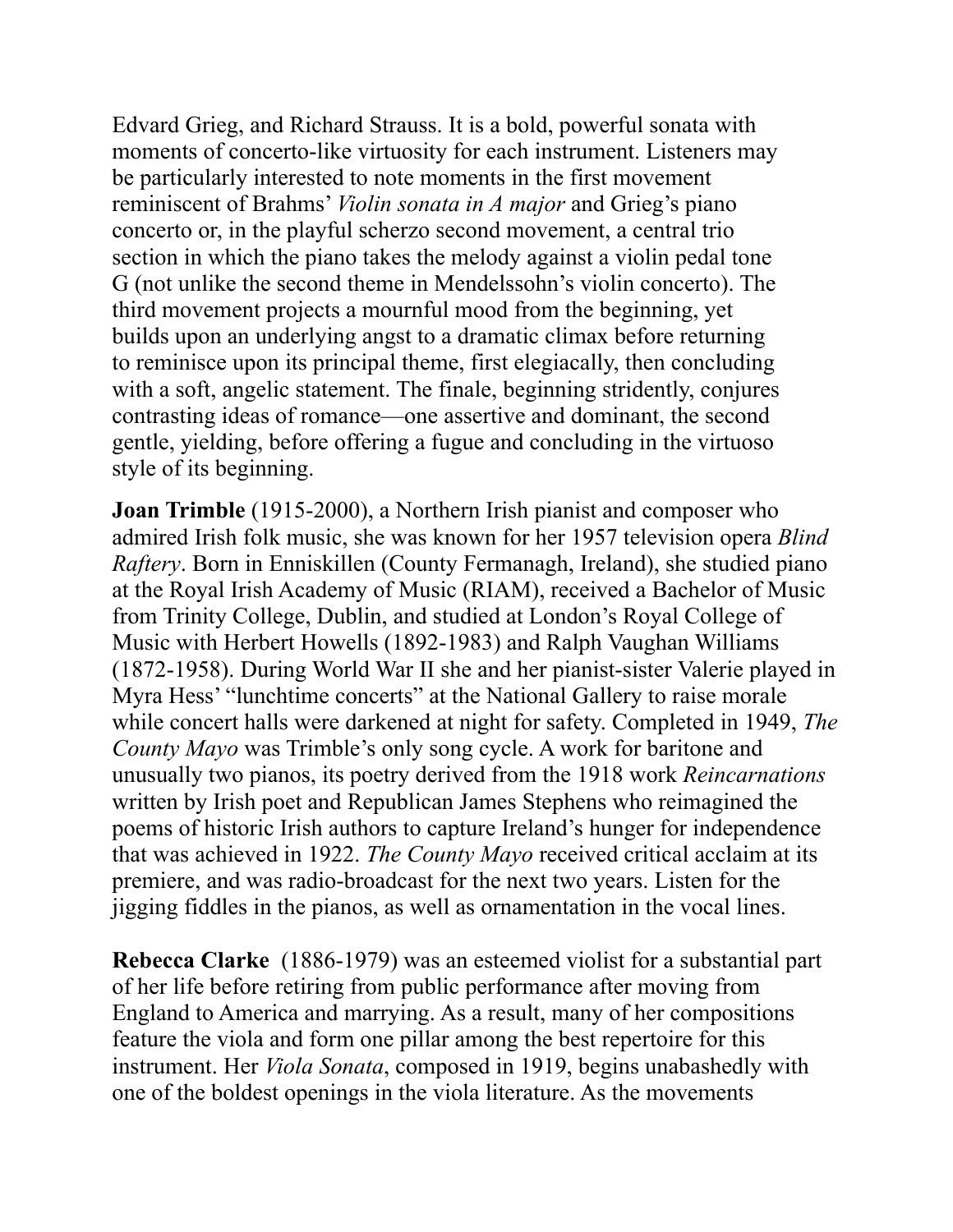progress, one hears the distinct tinge of French Impressionism blended expertly with the flavoring of an English country style that so easily identifies music by turn-of-the-century British composers such as Clarke, Delius, Holst, or Vaughan-Williams. This sonata, like Amy Beach's, places a scherzo as the second-movement followed by the slow movement. In Clarke's sonata, however, the third movement proceeds to the fourth without pause via a transition with the viola playing a tremolo pedal tone while the piano reminisces on the third movement's theme before reintroducing the principal theme from the first movement that plays a central role in the finale as well.

### **TEXTS**

### *David's Lament for Jonathan -* **Muriel Herbert** (1897-1984) (England) Text by **Helen Jane Waddell** (1889-1965) (Ireland) based on a medieval poem in Latin by **Peter Abelard** (1079-1142) (France)

Low in thy grave with thee Happy to lie, Since there's no greater thing left Love to do; And to live after thee Is but to die, For with but half a soul what can Life do?

So share thy victory, Or else thy grave, Either to rescue thee, or with thee lie: Ending that life for thee, That thou didst save, So Death that sundereth might bring more nigh.

Peace, O my stricken lute! Thy strings are sleeping. Would that my heart could still Its bitter weeping!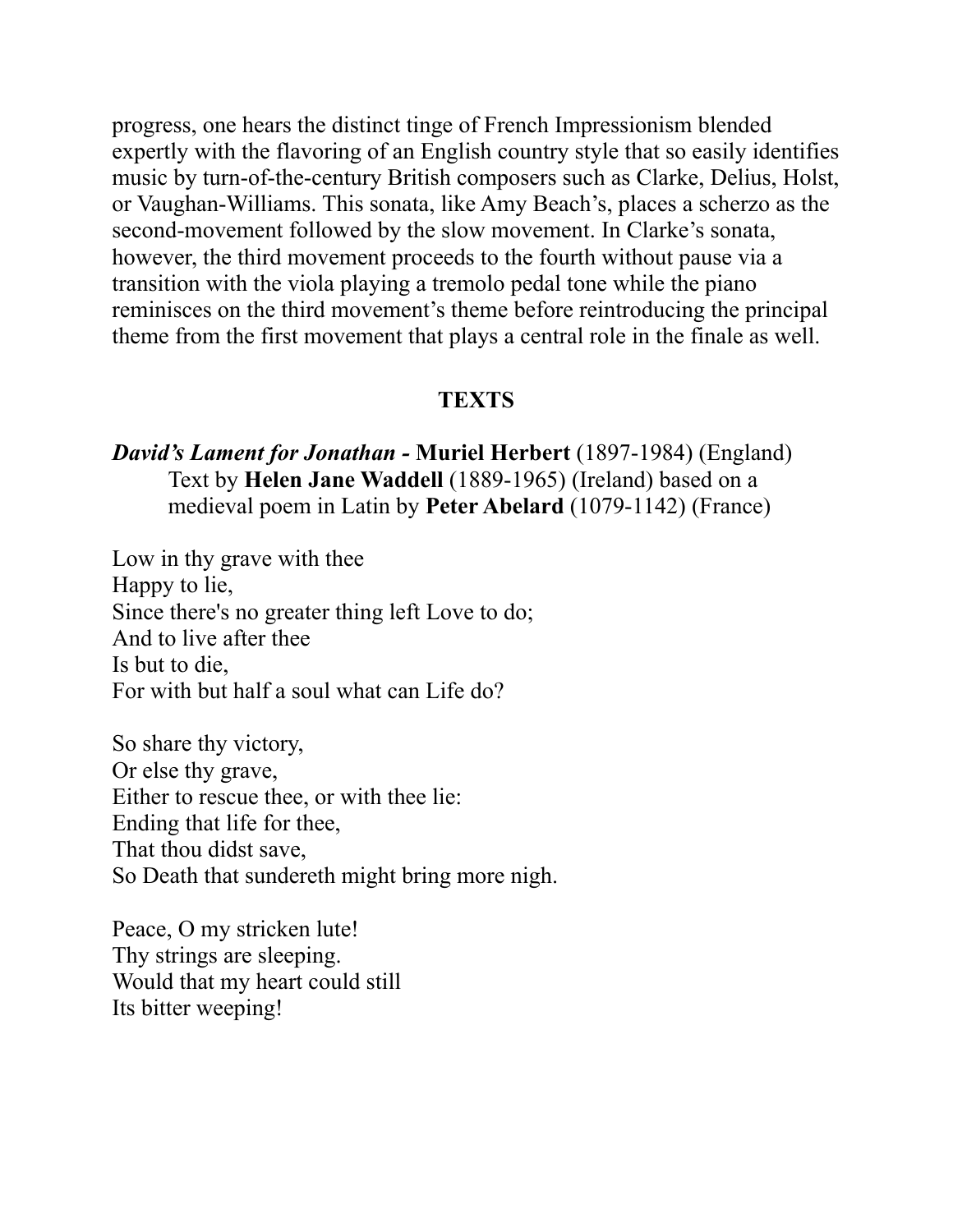# *"Recovery" and "Final Questions"* **from** *Such A Thing Again -* **Jodi Goble**

Texts by Melanie Faith - author of *This Passing Fever (2017)*

It was a week I don't know. I was blessed before I could sit up in bed or I was one of the lucky ones. and run a brush through my hair Take your pick. to sort out the snarls. Another few days more Can we wrap our minds until I could walk around not knowing why? across the room Not on human understanding.

Imagine: the feeling I tell you, though, of running water from the pump the spirit of this town is tough. heated on the kettle We banded together, over my hair. Imagine: we watched out for each other. the feeling of running bare feet We got through it; across grass just starting to green, may we never have to darting across that green get through such a thing again. with arms open.

I felt stunned amazement. Fresh air, running, life anew— Lazarus awoken from the tomb.

## **Recovery Final Questions**

without swaying like a top Can we survive in the grips of pain or passing out. the throes of uncertainty? With faith. Only with faith.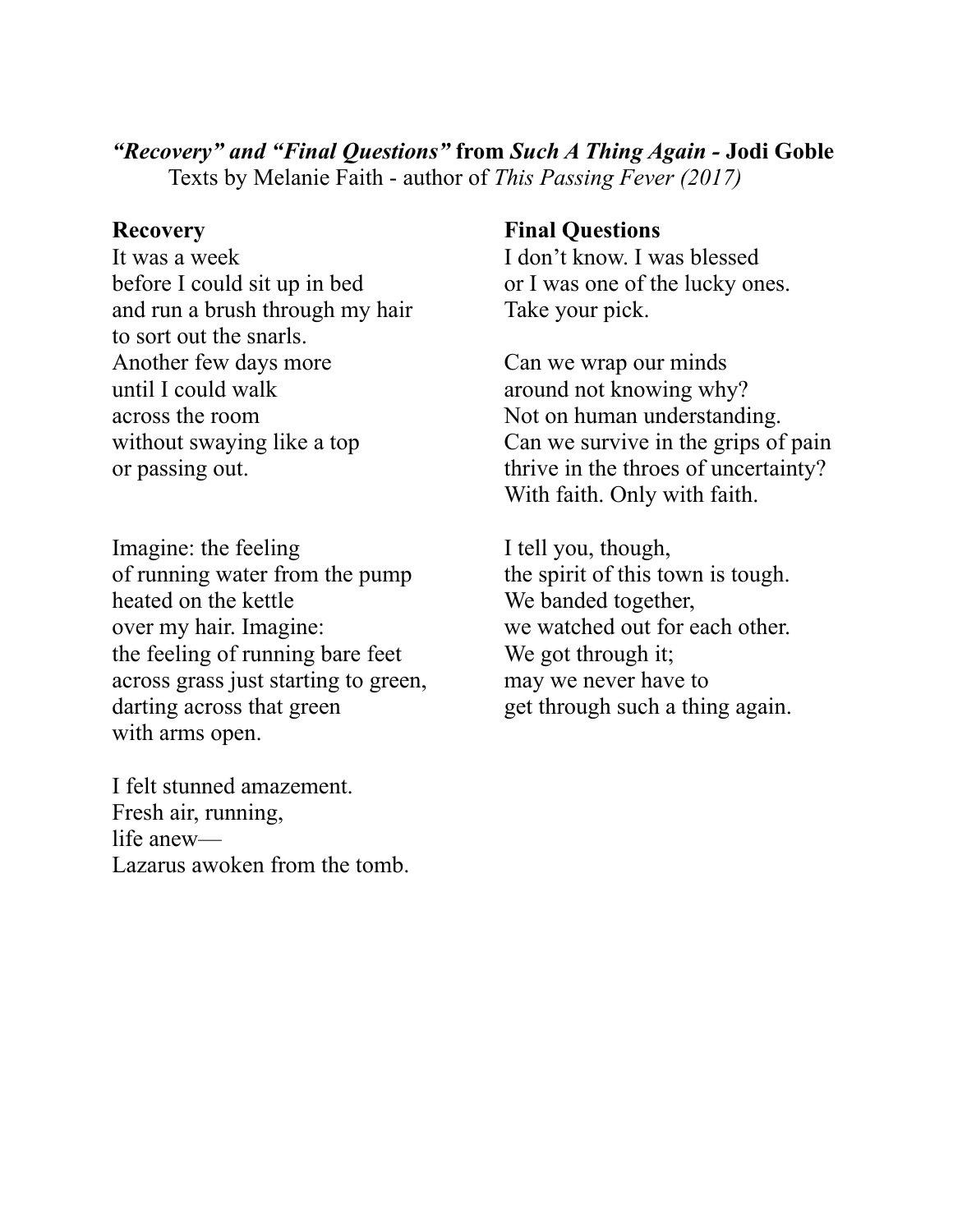*The County Mayo* (in *Reincarnations* 1918) by **James Stephens** (1880-1950) Irish poet after a poem by **Anthony Raftery** (1784-1835) Irish poet and wandering bard born in County Mayo.

Now with the coming in of the spring the days will stretch a bit, And after the Feast of Brigid I shall hoist my flag and go, For since the thought got into my head I can neither stand nor sit, Until I find myself in the middle of the County of Mayo.

In Claremorris I would stop a night and sleep with decent men, And then go on to Balla just beyond and drink galore, And next to Kiltimagh for a visit of about a month, and then I would only be a couple of miles away from Ballymore.

I say and swear my heart lifts up like the lifting of a tide, Rising up like the rising wind till fog or mist must go, When I remember Carra and Gallen close beside, at the Gap of the Two Bushes, and the wide plains of Mayo.

To Killaden then, to the place where everything grows that is best. There are raspberries there and strawberries there and all that is good for men; And if I were only there in the middle of my folk my heart could rest, For age itself would leave me there and I'd be young again.

**Peggy Mitchell** (in *Reincarnations* 1918) by **James Stephens** (1880-1950) Irish poet after a poem by **Anthony Raftery** (1784-1835) Irish poet and wandering bard born in County Mayo

To sweet perfection, Our joy, our woe; So grew she, And she will send As easily. Madness or glee

As lily grows up easily, She is our torment without end, In modest, gentle dignity She is our enemy, our friend, To you and me, And endlessly.

Or as the rose that takes no care Will open out on sunny air Bloom after bloom, fair after fair, Sweet after sweet; Just so did she, As carelessly.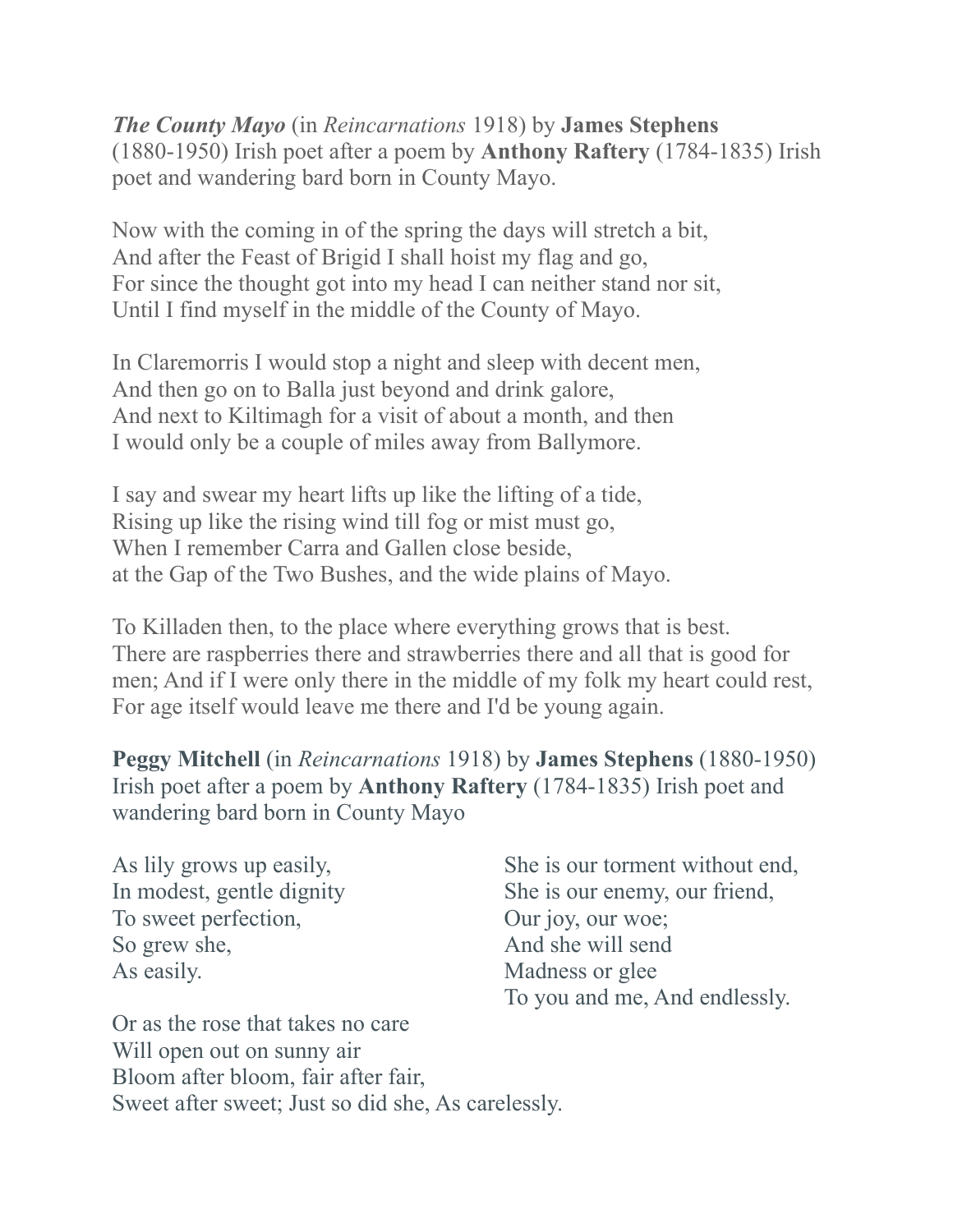*Inis Fál* (in *Reincarnations* 1918) by **James Stephens** (1880-1950) Irish poet after a poem by **Aogán Ó Rathaille (Egan O'Rahilly)** (c. 1670-1726) Irish poet

Now may we turn aside and dry our tears, And comfort us, and lay aside our fears, For all is gone - all comely quality, All gentleness and hospitality, All courtesy and merriment is gone, Our virtues all are withered every one, Our music vanished and our skill to sing: Now may we quiet us and quit our moan. Nothing is whole that could be broke; Nothing remains to us of all that was our own.

### *In The Poppy Field* by **James Stephens** (1880-1950) Irish poet

Mad Patsy said, he said to me, And then he stretched out in the sun That every morning he could see And rolled upon his back for fun: Across the sunny skies of morn Because the sun was shining down! He threw great handfuls far and nigh He said he was a little boy Of poppy seed among the corn; And would not work for any clown! And then, he said, the angels run He ran and laughed behind a bee, To see the poppies in the sun. And danced for very ecstasy.

A poppy is a devil weed, I said to him - he disagreed; He said the devil had no hand In spreading flowers tall and fair Through corn and rye and meadowland, by garth and barrow everywhere: The devil has not any flower, But only money in his power.

An angel walking on the sky; He kicked his legs and roared for joy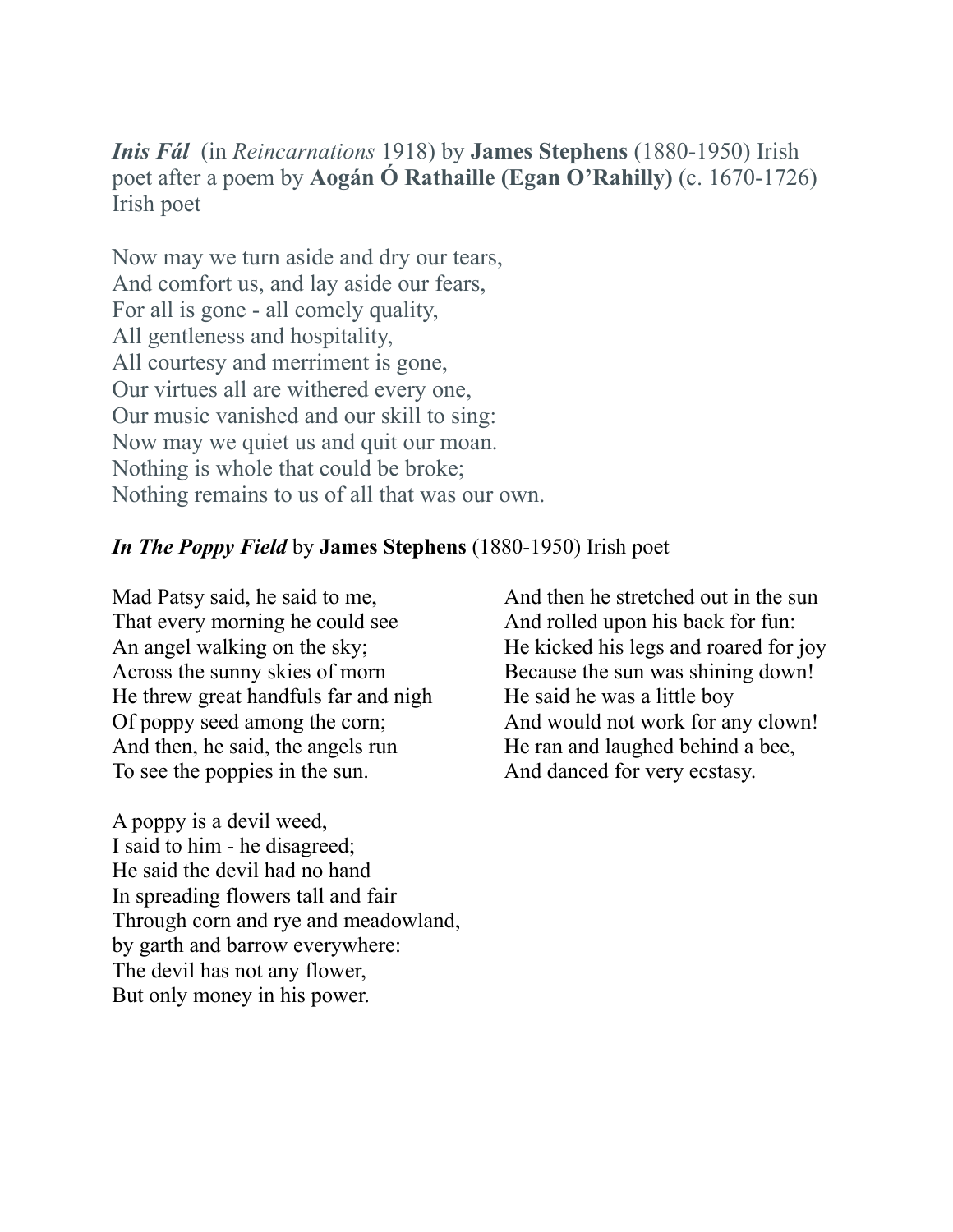### **THANK YOU**

Our families who encourage us to create; the **Sukup family** of Sheffield, Iowa, for supporting the Iowa State University organ program, renovating the Brombaugh organ, and helping Dr. Miriam Zach encourage growth of the next generation of organists-scholars; Dr. David Z. Kushner, Professor of Music Emeritus, University of Florida for expert mentoring of scholarly research into music; Iowa State University Department of Music and Theatre Chair **Dr. Donald Simonson**; **Lawrence Curry**, Facility/Technical Director; **Chad Jacobsen**, recording wizard; Sara Compton and Sue Henze in the Music main office; Dobson Pipe Organ Builders in Lake City, Iowa; Dennis Wendell; Tom Russell for caring for ISU pianos; and many unnamed people for behind the scenes cooperative collective support and encouragement.

### **WOMEN COMPOSERS ON ISU UPCOMING CONCERTS & NPR**

Saturday, April 3, 2021 - 7:30pm (MET) Angela Pitt, Voice, Senior Recital including *Fünf Lieder* by **Alma Mahler** (1879-1964) (Austria) Jodi Goble, collaborative pianist

Saturday, April 10, 2021, 4:30pm (MET) Olivia Gasper, Voice, Senior Recital including selections from *Six Songs for High Voice* by **Madeline Dring**  (1923-1977) (England); Jodi Goble, collaborative pianist

April 11, 2021 7:30pm webcast ISU Faculty Recital from MET Jonathan Sturm, violin and viola + Michael Banwarth, piano including **Amy Beach, Rebecca Clarke**, and William Grant Still

April 15, 2021 7:30pm [Webcast from Martha-Ellen Tye Recital Hall](https://www.music.iastate.edu/video/recital-hall-webcast) Opera Studio featuring **Élisabeth Jacquet de la Guerre** - *La raccommodement comique de Pierrot et de Nicole*

April 25, 2021 1:30pm Miriam Zach Organ and Harpsichord Studio Recital, webcast from MET including **Judith Bingham** (England)

Fall 2021 Organ Historical Society international "Kaleidoscope of Colors" Festival invited Miriam Zach, organist to record with ISU Brombaugh pipe organ to represent the Midwest and US tracker pipe organ revival. The virtual tour will include music by **10 women composers.**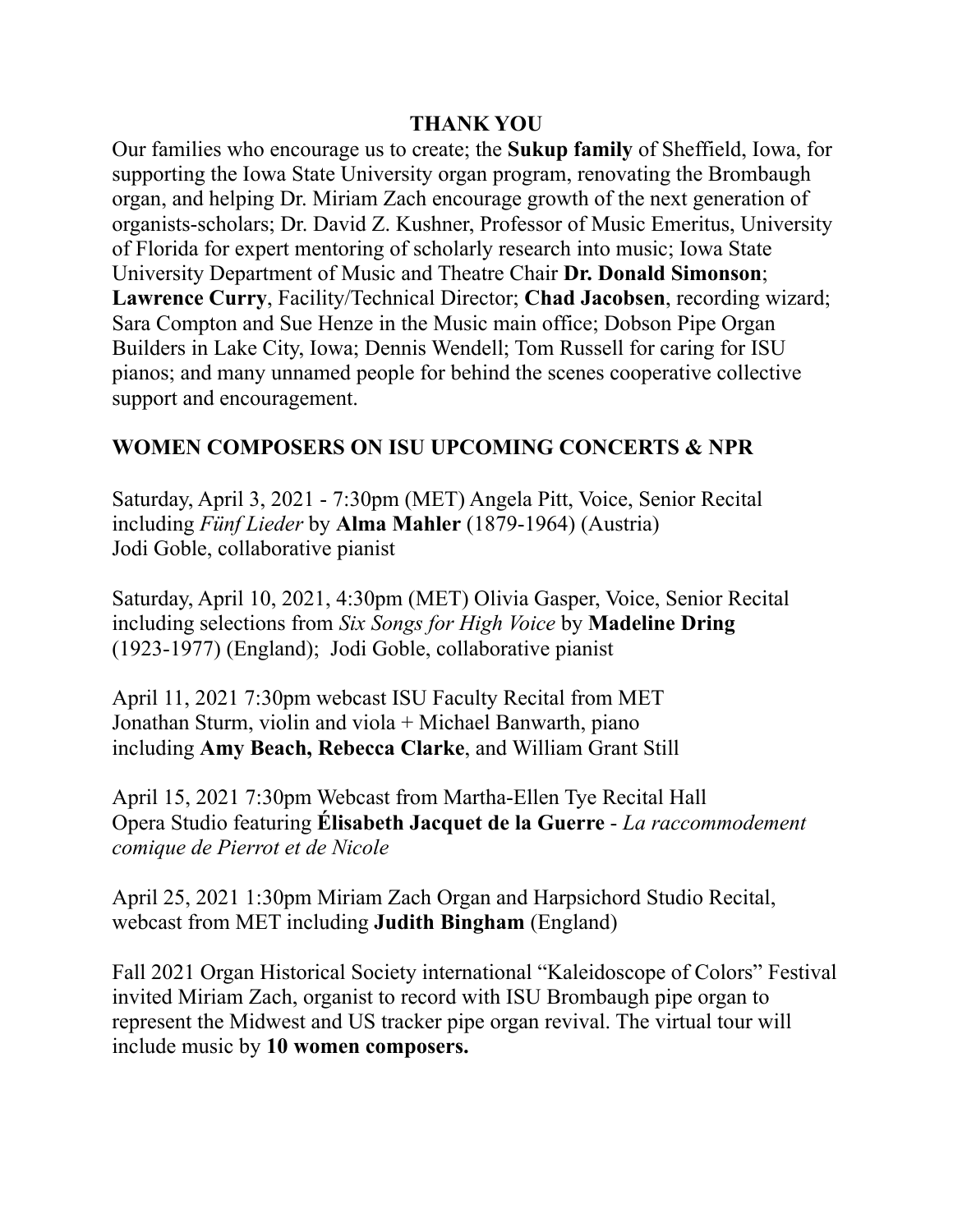Music from Miriam Zach's CD *Hidden Treasures: 300 Years of Organ Music by Women Composers* (1998) recorded in Princeton University Chapel can be heard on National Public Radio *Pipedreams* programs hosted by Michael Barone during the past 20 years.

NPR Pipedreams: *She's Done It!* - **Erzsébet Szönyi** (1924-2019) *4 Pieces for Organ: Praeambulum, Lullaby, Essay in Harmony, Fugato,* Miriam Zach, organist, Princeton University Chapel *[https://pipedreams.publicradio.org/listings/](https://pipedreams.publicradio.org/listings/2007/0730/) [2007/0730/](https://pipedreams.publicradio.org/listings/2007/0730/)*

NPR Pipedreams: *Ladies First* - **Clara Wieck-Schumann** (1819-1896) - *Prelude & Fugue in d, Opus 16, nr. 3,* Miriam Zach, organist, Princeton University Chapel <https://pipedreams.publicradio.org/listings/2010/1009/>

NPR Pipedreams: *Women Work* - **Amy Cheney Beach** (1867-1944) - *Prelude on an Old Folk Tune,* Miriam Zach, organist, Princeton University Chapel <https://pipedreams.publicradio.org/listings/2013/1333/>

NPR Pipedreams: *Women Work* - **Florence Price** (1887-1953) - *Fughetta & Air from Suite No. 1,* Miriam Zach, organist, Princeton University Chapel <https://www.yourclassical.org/programs/pipedreams/episodes/2020/03/02> to celebrate International Women's Day during Women's History Month.

NPR Pipedreams: *Women Working* - **Rolande Falcinelli** (1920-2006) - *O Sacrum Convivium,* Miriam Zach, organist, Princeton University Chapel in honor of Women's Equality Day August 26, 2020, the centennial anniversary of the 1920 adoption of the 19th Amendment to United States Constitution giving women the right to vote.<https://www.pipedreams.org/episode/2020/08/17/women-working> (begin Part 2 at 1:04:14)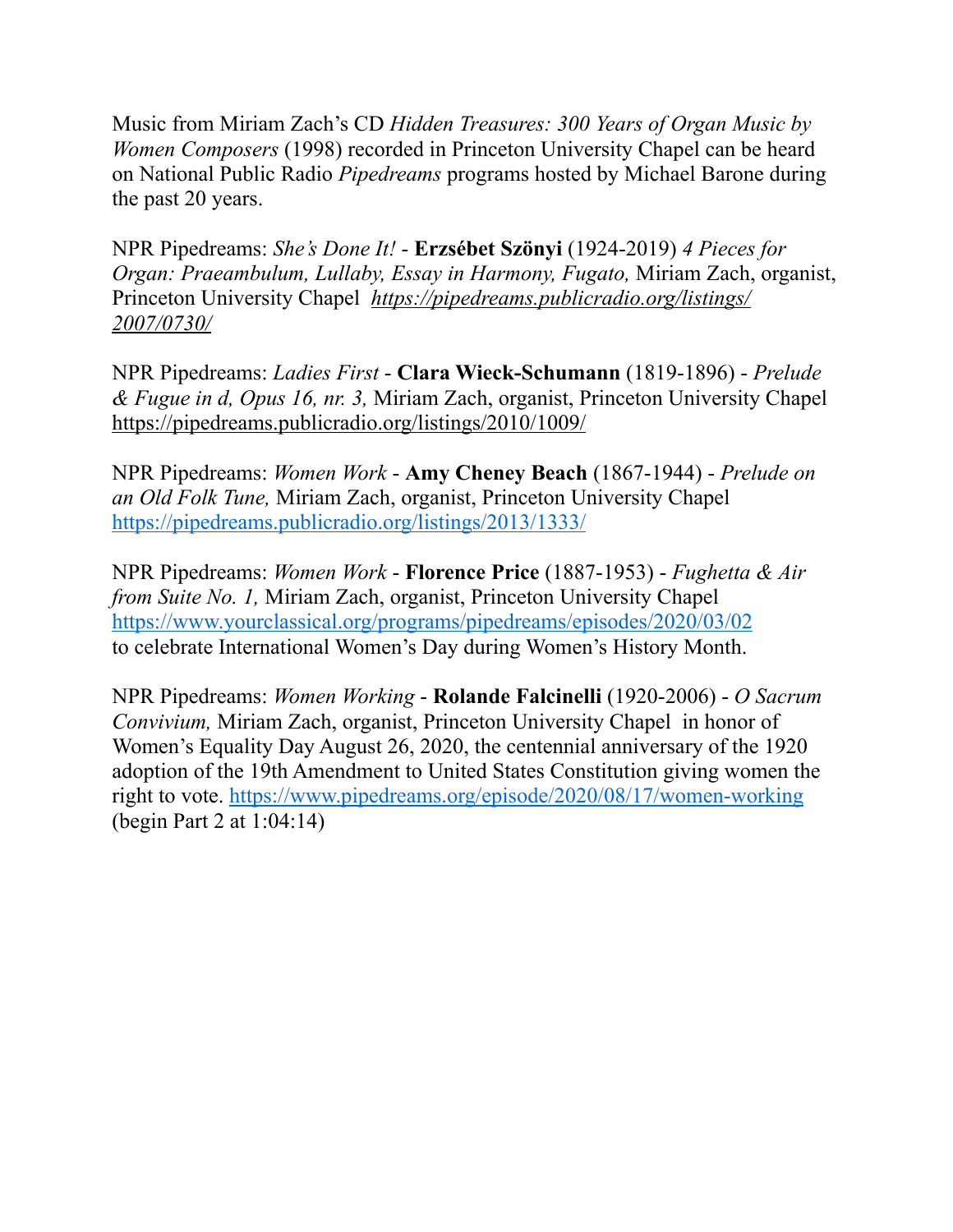### **ABOUT THE PERFORMERS**

**Michael Banwarth** is a senior at Iowa State University, studying Piano Performance. At Iowa State he has served as Choral Accompanist and Assistant Music Director with the ISU Opera Studio. In 2019, Michael held a collaborative fellowship position as opera pianist and music director for a musical theatre scenes program at the Atlantic Music Festival in Maine. He has extensive vocal crossover experience, with multiple Music Director credits with the Rising Star Theatre Company in Dubuque, Iowa. Michael hopes to pursue further education and an eventual career in Collaborative Piano and Vocal Coaching.

**Nolan Brown** is an emerging American baritone and most recently performed the role of Enrico (*Lucia di Lammermoor*) with UNT Opera. His other recent show credits include Yamadori (cover) in Cedar Rapids Opera Theatre's *Madama Butterfly*, Father (*Hansel and Gretel*), Jud Fry (*Oklahoma!*), Mr. Laurence (*Little Women*), and Herr Schultz (*Cabaret*). Upcoming roles include Joe Harland (*Later the Same Evening*) and Aeneas (*Dido and Aeneas*) with UNT Opera. Mr. Brown's recent concert credits include Soloist (*Carmina Burana*) and *Ich habe genug*. An avid recitalist, Nolan's past projects include *Music Navideña* (Trinity Las Américas), *All Roads Lead to Bach* (Iowa State Organ Studio), and *Written in Britain and Ireland* (St. John's by the Campus) which featured Joan Trimble's rarely performed masterpiece *The County Mayo*. Nolan received his Bachelor of Music degree from Iowa State in 2019 where he studied with American baritone Chad Sonka. He is currently pursuing his Master's in Music at the University of North Texas, where he studies with renowned American soprano Molly Fillmore. Nolan serves as Cantor at St. John's by the Campus in Ames, Iowa. More information may be found at his website - www.nolanbrownbaritone.com.

**Jodi Goble**, composer and pianist. Please see her bio in ABOUT THE COMPOSERS. For more information visit [www.jodigoble.com/biography](http://www.jodigoble.com/biography)

**Lincoln Klopfenstein** is a Junior majoring in Vocal Music Education and minoring in Performing Arts at Iowa State University. He has previously performed with ISU Opera Studio as Barigoule in *Cendrillon* and in the ensemble of Orpheus in the Underworld. Lincoln has also enjoyed participating in ISU's Theatre Program through musicals *Oklahoma* and *First Date,* in which he played Will Parker and Aaron, respectively. In summer 2021 he will be traveling to Minnesota to perform for the Paul Bunyan Playhouse during their Summer season and hopes to continue to stay receptive to any opportunities, teaching or performing, that come his way.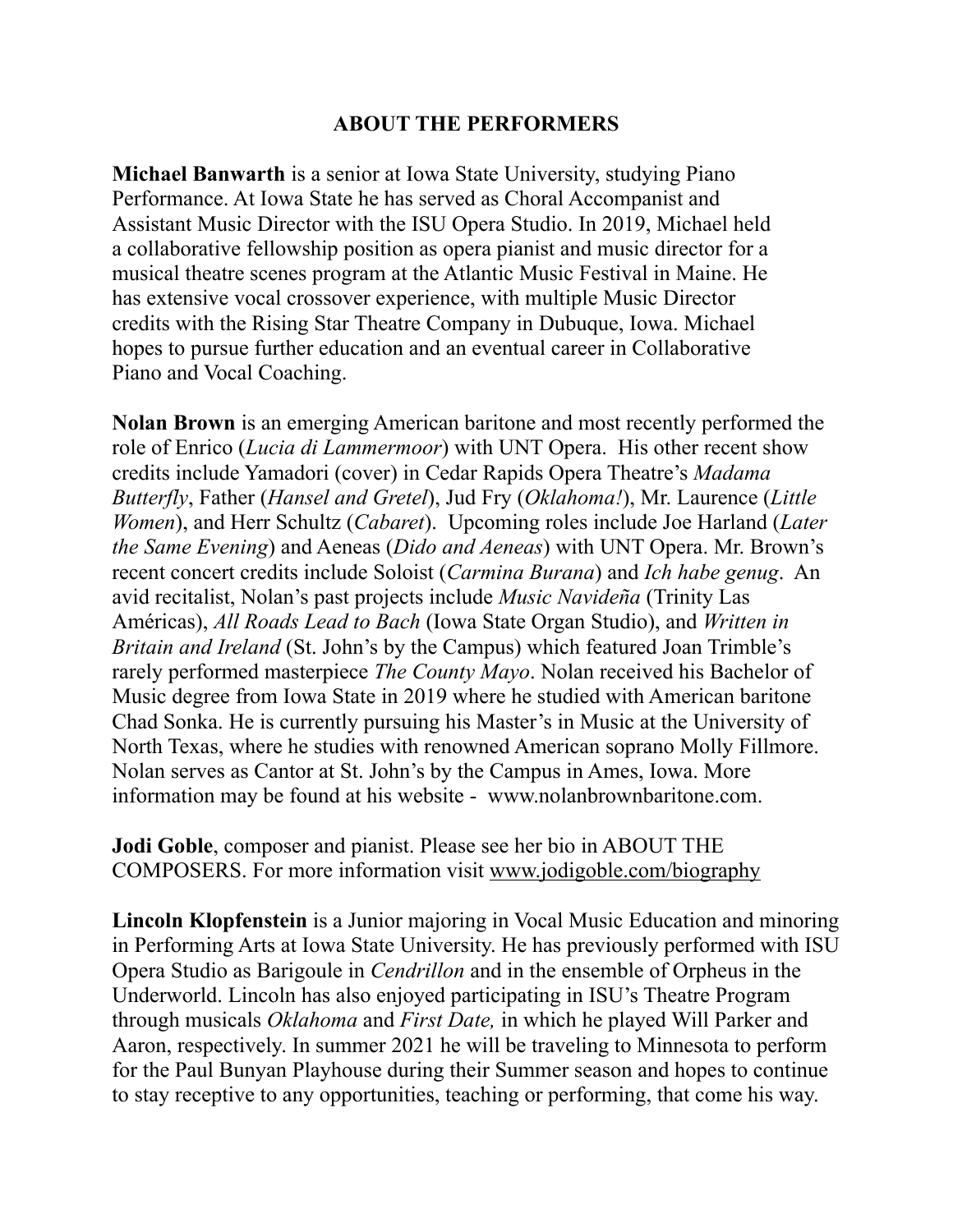**Dr. Stephen Smith** (B.Sc. University of London), M.Sc. (Conservation of Plant Genetic Resources) and Ph.D. (Evolution of Maize, University of Birmingham, U.K.) grew up on a farm in eastern England. He came to the US in 1977 to conduct plant genetics research. In 2015 he completed a 35 year scientific research career with Dupont Pioneer. He received the Henry A. Wallace Award for Revolution in agriculture and DuPont's highest scientific recognition, the Lavoisier Medal for scientific achievement. During his tenure at Pioneer he served on intellectual property committees of the American Seed Trade Association (ASTA) and the International Seed Federation (ISF). He is a Fellow of the Crop Science Society of America and in 2017 and 2018 was made an Honorary Member of ASTA and of the ISF respectively, in recognition of services rendered. Currently he is an affiliate Professor and visiting scientist in the Departments of Agronomy and Seed Science at Iowa State University, USA. His involvement in music making began at the age of 7 as chorister in school choirs in the Haydn *Nelson Mass*, the Fauré and Verdi *Requiems*, the *Sea Symphony* by Ralph Vaughan Williams and *The Dream of Gerontius* by Edward Elgar. His passions are organ music of all genres, choral and orchestral works. He has served on Committees and Boards of the Des Moines Symphony for the past 15 years, including as President of the Symphony Association (2008-2010) and of the Foundation Board (2019-2020). Currently he is an organ student of Dr. Miriam Zach at Iowa State University, Sub-Dean of the Central Iowa American Guild of Organists [\(ciaago.org\)](http://ciaago.org), and serves on the Board of Living History Museum in Urbandale, Iowa.

**Chad Sonka** is establishing himself as a versatile American baritone, teacher, and director who currently serves on the voice faculty at Iowa State University. He is also the Education and Outreach Coordinator with Savannah VOICE Festival and VOICExperience. Most recently, he performed as the baritone soloist in Vaughan Williams' *Dona Nobis Pacem* at Carnegie Hall with Iowa State University and Mahler's *Kindertotenlieder* with Oneota Valley Community Orchestra. Previous performing credits: *Tosca* (Scarpia – cover) with Central City Opera; *Gianni Schicchi* (Marco) with Savannah Music Festival; *Man of La Mancha* (Don Quixote) and *Carmen* (Dancaïro) with Cedar Rapids Opera Theatre; *The Mother of Us All* (Virgil T.), *Faust* (Wagner), *Elijah* (Elijah) with Manhattan School of Music; and *Amahl and the Night Visitors* (King Melchior) with Nevada Opera. He was the first-place winner of the Metropolitan Opera National Council Auditions – Iowa District in 2017. Directing credits include multiple scenes programs, *Cendrillon* (Viardot), *Hansel and Gretel* (Humperdinck), and T*he Little Prince* (Portman). For more information visit www.music.iastate.edu/people/chad-sonka